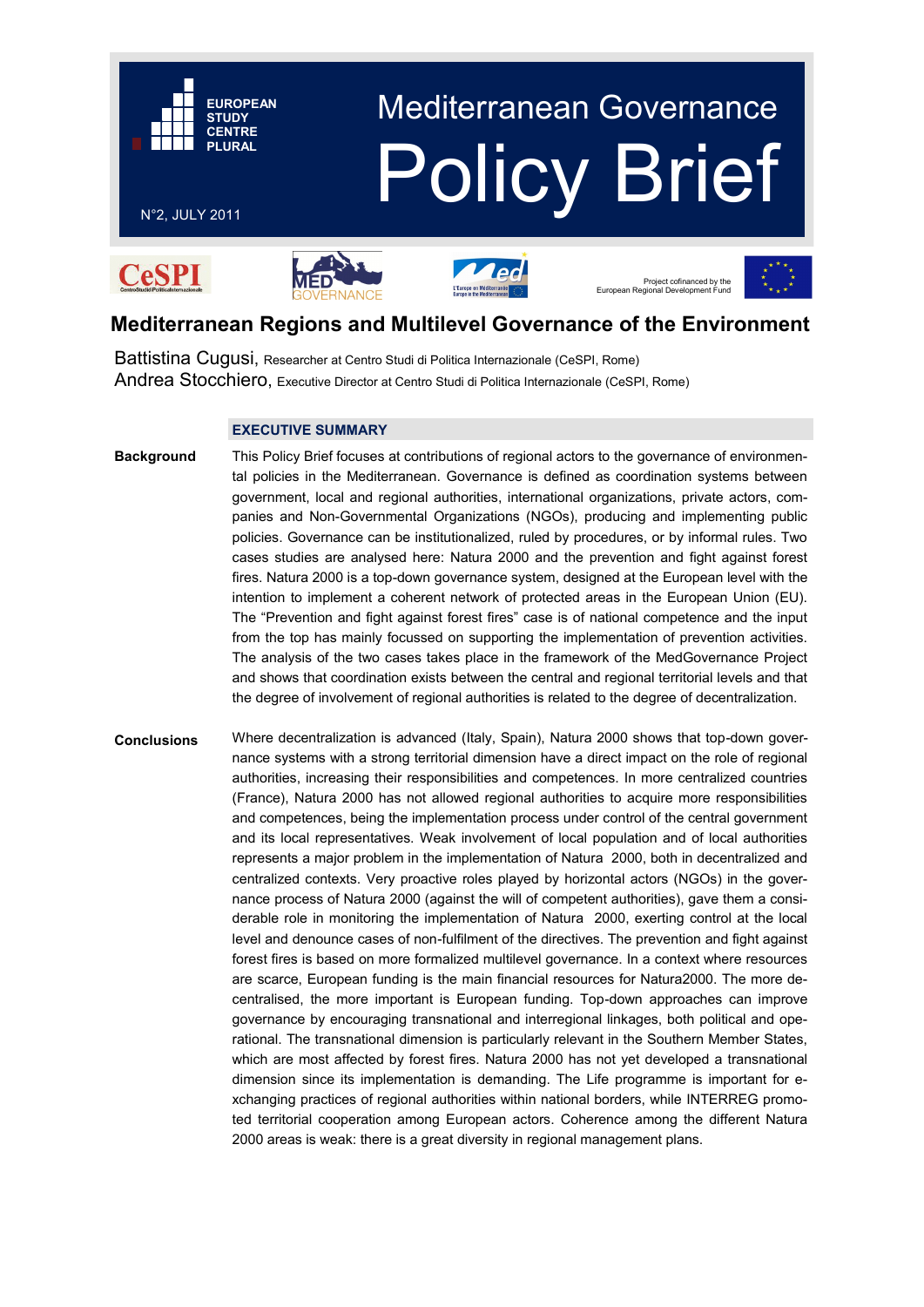2

#### **CASE STUDY 1: THE NATURA 2000 NETWORK:** *THE BROAD POLICY FRAMEWORK*

**European Policy Framework**

Natura 2000 was launched by the Habitats Directive in 1992 with the aim of setting up a European ecological network, composed by Specially Areas of Conservation (SACs) and Specially Protected Areas (SPAs), established by the Birds Directive. Its aim is to contribute to ensuring biodiversity through the conservation of certain natural habitat, habitats of specific the species, and particular bird species.

In order to achieve this goal, the Habitats Directive plans the creation of a coherent ecological network of sites containing habitats and species of importance and their effective management.

The Habitats Directive recognises 198 habitat types, 480 species of plants, and 226 species of animals as being of Community interest and requiring special conservation areas to safeguard their future. The establishment of these networks of protected areas also fulfils a Community obligation under the UN Convention on Biological Diversity (CBD).

As a contracting party to the Convention on Biological Diversity (CBD), the EU is strongly committed to further strengthening the CBD as the key international instrument for achieving the 2010 target. Today, nature and biodiversity are some of the priorities of the EU's sixth environment action programme 2002-12. Various EU commitments were translated in operational terms by the EC communication on "Halting Biodiversity Loss by 2010 – and Beyond: Sustaining ecosystem services for human well-being".

The Communication underlined the importance of biodiversity protection as a pre-requisite for sustainable development, as well as setting out a detailed EU Biodiversity Action Plan to achieve this.

This Plan specifies a comprehensive plan of priority actions and outlines the responsibility of community institutions and Member States in relation to each. The Birds and Habitats Directives constitute the backbone of the EU's internal policy on biodiversity protection. However, it is worth noting that Natura 2000 makes a substantial contribution not only to EU environmental policy, but also to regional and agricultural/rural development policies.

The European Directives were transposed into national legislation in Italy, France and Spain. For a detailed overview of this legislation, please refer to the Report by the same others at the basis of this Policy Brief. As far as the Protection of Biodiversity is concerned the CBD requires Member States to adopt a National Strategy on Biodiversity. The Italian Environment Ministry should have prepared an Italian Plan for Biodiversity. **National Policy** 

> To avoid delays, Italy, with the support of the WWF, simply translated the EU version of the Plan. However, at the time of writing the Report (2010) by the same others at the basis of this Policy Brief Report was written, the plan should have been under preparation.

> Some preparatory activities, however, have already been implemented. Moreover, a regional law on biodiversity was under preparation in the Latium region in 2010. In Spain, the strategic framework for the implementation of Natura 2000 is represented by the Spanish Forest Plan, approved in 2002, and the Natural Heritage and Biodiversity State Strategic Plan.

For the Report at the basis of this Policy Brief, regional legislation for 5 regions was analysed: Latium and Piedmont in Italy, PACA in France, and Andalusia and Catalonia in Spain. Catalonia was the first region to legislate on the matter (1985) and PACA did not legislate at all on the issues at hand. For a detailed overview of this legislation, please refer to the Report. **Regional Policy Framework**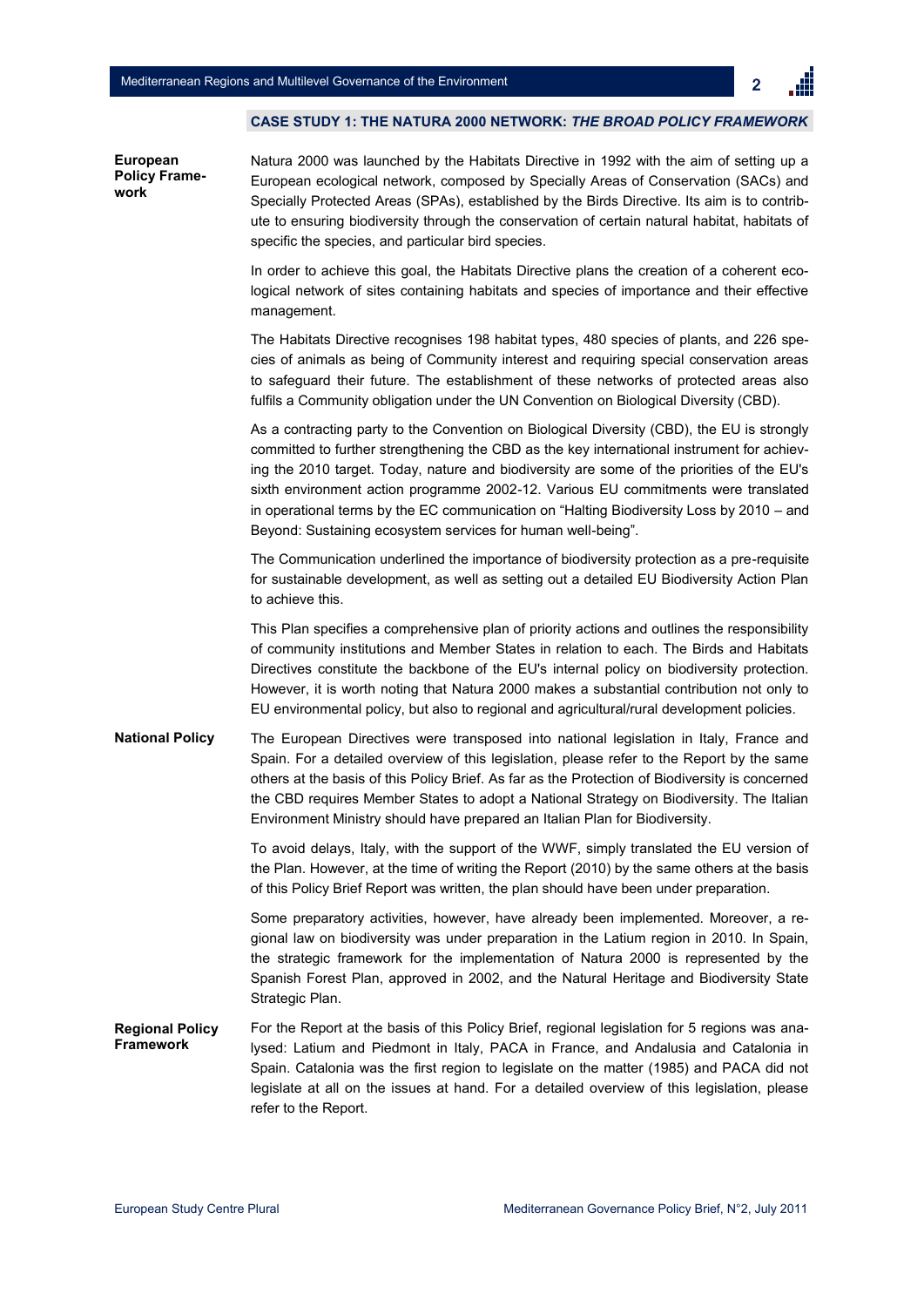3

#### **CASE STUDY 1: THE NATURA 2000 NETWORK: IMPLEMENTATION FRAMEWORK**

**Defining the Decision Making Process**

Under the Bird Directive, Member States select the most suitable sites and designate them as Special Protected Areas (SPAs). Since 1994 all SPAs form an integral part of the Natura 2000 ecological network. On the contrary, Special Areas of Conservation are designated in three stages.

Each Member State must draw up a list of sites hosting natural habitats and wild fauna and flora previously identified by the Directive. On the basis of the national lists and by agreement with the Member States, the EC subsequently adopts a list of Sites of Community Importance (SCI), i.e. "a site which, in the bio-geographical region or regions to which it belongs, contributes significantly to the maintenance or restoration at a favorable conservation status of a natural habitat".

No later than six years after the list of SCIs has been adopted, the Member State concerned must designate it as a Special Area of Conservation. Member States must take all necessary conservation measures to guarantee the maintenance or restoration, at a favorable conservation status, of habitats and/or the populations of species in Special Area of Conservation.

Member States may decide whether prepare appropriate management plans for the sites or eventually decide to integrate conservation measures into other development plans. Moreover, the Directive requires that an assessment is carried out in order to analyse the implications of any plan or project not directly connected with or necessary to the management of the plan likely to have a significant effect thereon.

Thus, the Habitats Directive introduces for the first time for protected areas, the precautionary principle; that is that projects can only be permitted having accertained no adverse effect on the integrity of the site. Every six years, Member States must report on the measures they have taken pursuant to the Directive. The EC must draw up a summary report on the basis thereof.

In Italy, the Natura 2000 network is composed by 2.288 SCIs and by 597 SPAs. Both types of areas cover the 20% of the Italian territory. The Latium Region Natura 2000 areas cover 25,7% of the regional territory. Fifty-six of these areas are located in national and regional protected areas. Almost all the management plans by the Regional Council in November 2009. There is some delay in the implementation of the Natura 2000 network, in particular in the planning of the Management Plans and in the identification of conservation measures. The Piedmont region has designated 123 SCIs and 51 SPAs 15, which cover 67 % of the regional area, almost half of which are inside already protected areas. Before the regional law was approved, the national legislative framework was applied. Consequently, the region has incurred in some delays in the identification of the conservation measures, such as the preparation of the management plans. Also in **General Presentation**

> France, there have been delays in the implementation of Natura 2000, which started only in the 2000s. Right from the start, the process of identifying the zones was strongly discussed and debated. For many actors, key stakeholders had not been involved in the process and the lack of information on the management methodology gave raise to a massive misunderstanding and worrying. In Spain, the list of sites to be included in Natura 2000 began in 1997. Previously, several Special Protection Areas for Birds (SPAs) had been designated through two government agreements (1987 and 1992). With these two antecedents, the Directorate General of the Natural Environment of Catalonia continued working to improve the degree of fulfilment of the objectives of the Directive on Habitats in Catalonia. The Catalan proposal of Natura 2000 was approved in 2006.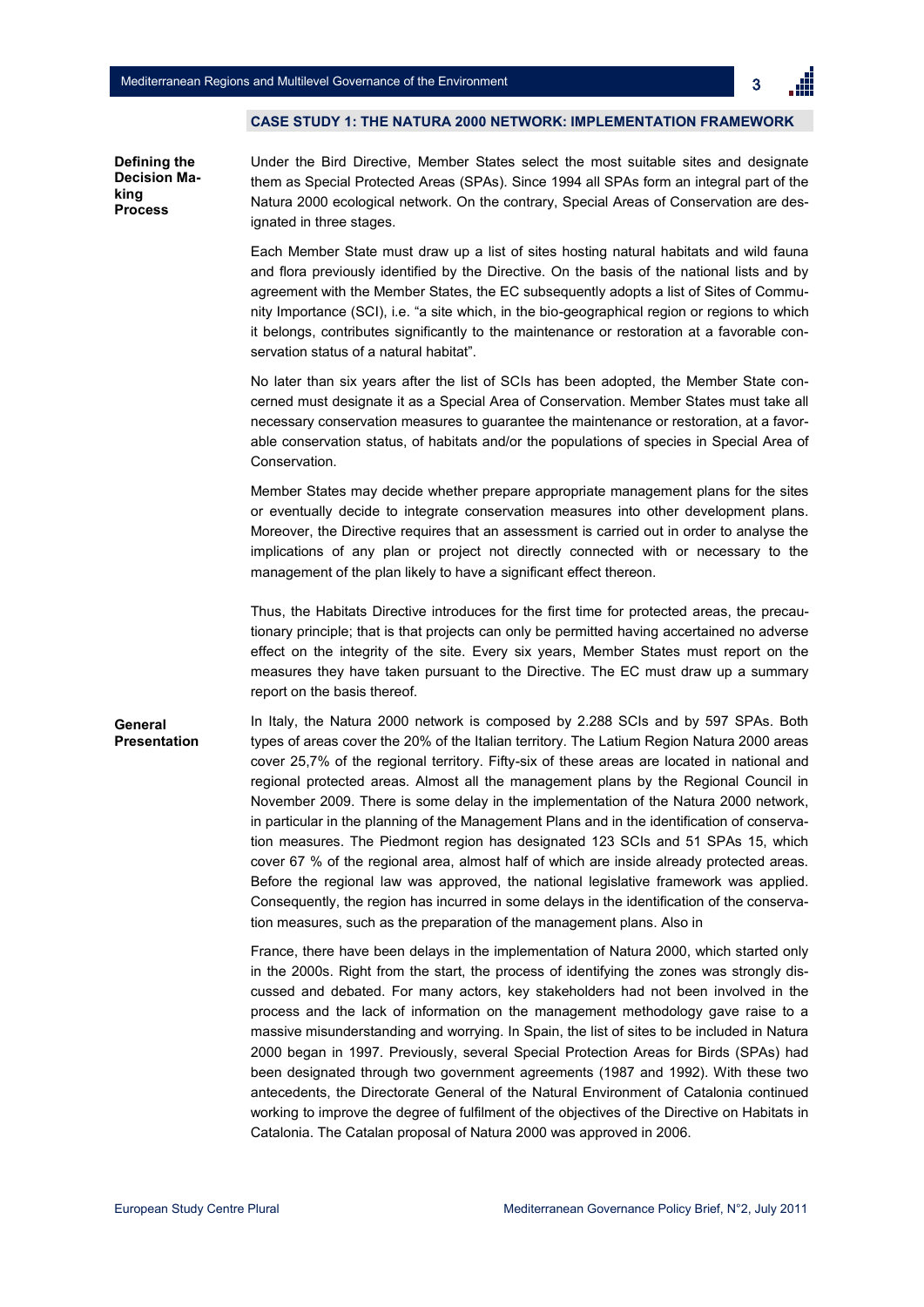The governance of the Natura 2000 network presupposes a vertical dimension. Priorities, organisational and implementing rules are established at European level and then translated at National level. At the EU level, the EC guides the overall implementation process. The EC assures also the harmonisation of the documents to be prepared by Member states, such as the Monitoring report. In addition, the EC gives support in evaluating the conservation status and in the monitoring of the Natura 2000 sites. In the process of national transposition of the Directives, the implementation process may differ from a Member State to another in term of internal governance. The main differences concern the role played by the national and regional authorities. In Italy and Spain, the implementation takes place above all at regional level. In both cases, the competences of the implementation of the Natura 2000 network has been attributed to the regional level (Italy), with some exception: for example in the case of those sites which are located in or coincide with national parks (Spain), where the responsibility has been attributed to the respective Ministries of the Environment. Concerning Italy, the cooperation dialogue between the Ministry and the regional authorities takes formally place within the "Conferenza Stato- Regioni". In practise, contacts and exchange of views and information between the central and the regional level take place also on an informal basis.Being the responsible for the implementation of the Natura 2000 Network, Italian regional authorities shall identify the sites; assure the conservation of habitas and species as well as manage the sites. In France, instead, the implementation process is mainly driven by central administrations and in particular, by the Ministry of Ecology, Sustainable Development, Energy and Sea (MEDEM) and the DREAL, regional representative of MEDEM placed under the authority of the *préfet*. Nonetheless participation of territorial actors (local and regional authorities, environmental NGOs as well as fishermen, hunters, farmers) was specifically sought by the French strategy on the implementation of the Habitats Directive both in the identification and in the planning of the DOCOB, strategic document defining the objectives and identifying the projects to be implemented for all the Natura 2000 areas. In practise, delays in the launching of the process and the need to avoid that a procedure of infringement to be opened against France, Natura 2000 areas were identified by the central government and more precisely by the Regional Directorate for Environment (former DIREN). In the PACA region, for example, this first step involved very little dialogue with local actors. Such contradiction created misunderstandings and suspicions among local elected representatives. **Stakeholders**

**Financing** Financing is one of the main issues at stake in the implementation of Natura 2000 Network. The provisions of the Habitats Directive establish that the responsibility for the management of the Natura 2000 areas lies with the Member States. At the same time, the Habitats Directive recognizes that due to the unequal distribution of species and Habitats among Member States, some of them could be exposed to a bigger financial burden than others. For this reason the possibility of a community co-financing has been foreseen by the Directive. Community funds and initiatives available for supporting Natura 2000, include: EAGGF funding for environmental farming etc.; European Regional Development Fund (ERDF) offers possibility for co-financing investments in the framework of environment programmes, etc.; European Social Fund (ESF) offers co-financing for training, promotion of employment opportunities, etc.; LEADER+ allows for the implementation of integrated rural development programmes; INTERREG allows for transboundary cooperation between Member States; Cohesion Fund which in 2010 was available to Spain, Portugal and Greece and aims at improving environment and trans-European transport networks; and LIFE-Nature: The LIFE-Nature instrument provided pump-priming investment activities related to site set-up and experiments in restoration and new management techniques. In the case of Italy, community resources have represented the main financial sources.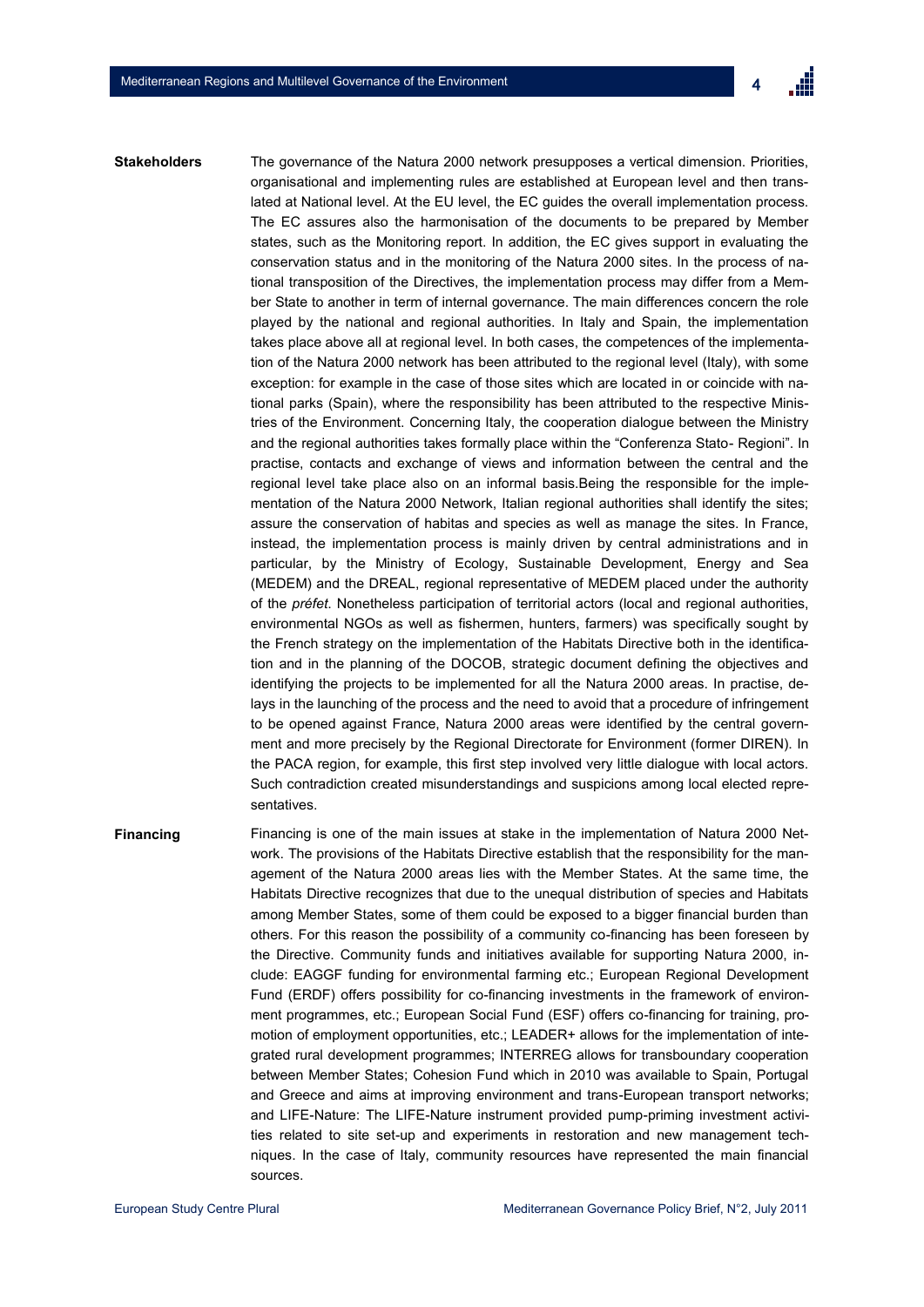

The identification of the Natura 2000 areas was carried out mainly with LIFE resources and structural funds. To a lesser extent, national funds were transferred to regional authorities through. In the case of the Latium region, it is hard to assess how much funds were obtained for the Natura 2000 – some details of European, National and regional sources are provided in the Report at the basis of this Policy Brief. As for France, a financial convention was signed between local managers of Natura 2000 and the State in order to finance Natura 2000. In Spain, the total investment provided by the State through the Directorate General of the Environment and Forest Policy for the period 2009–2012 amounts to 20.888.992 euro.

### **Regional Authorities**

In Andalusia, the Ministry of environment of the autonomous community is the main responsible for the implementation of Natura 2000, together with other stakeholders such as the town councils and other organisation with authority granted by the Ministry of the environment. Catalonia actively participated to the identification of the lists of Natura 2000 sites, by collecting the scientific information needed, by producing cartography of species of interest for conservation and several inventories of fauna; and by undertaking participation actions in order to involve stakeholders in this process. The list was finally adopted through a government agreement. In PACA the regional council has no direct legal competences on environmental issues, except for those environmental issues which are likely to have a strong impact on territorial planning. However, the progressive disinvestment of State in many environmental issues and projects co-financed by the regional council (in the framework of the State-Region Contract) has led the PACA regional council to prioritize and select carefully its investment in the environmental field. The Piedmont region is responsible for environmental issues and has a strong role in the implementation policies. Concerning Natura 2000, it has selected and proposed the SCIs and SPAs and has the competence to protect the areas.

In Latium the main responsibilities lie with the "Environment and Cooperation among People Directorate – Conservation of Nature and Regional Observatory for the Environment Area". Although the implementation of Natura 2000 Network would require a crosssectoral integration among areas, collaboration with other directorates remain weak. Examples of cooperation do exist but are occasional.

Up till now, the Latium region has made extensive use of internal and external expertise. Extensive details can be found in the Report at the basis of this Policy Brief. Although consultation and participation should be integral parts of the process of identification and of preparation of the management plans, this has only sporadically taking place. In the Piedmont region, drafts of management plans are to be finalised through a participatory approach.

In practice, plans are presented to the municipalities involved and subsequently also other local stakeholders should be involved. Implementing this participatory approach is not an easy task. The Region attempted to communicate the draft SCIs without any response from local authorities. Moreover, the Regional authority has not organised the formal meeting yet, because considers the management plans as a very sensitive issues, better not to be touched in the period preceding the regional elections. Actually, most of the time local population ignores the existence of Natura 2000 or does not understand the peculiarities of this kind of network. Other times, the implementation of Natura 2000 caused problems with local populations (e.g. Latium, Piedmont and PACA regions). The lack of involvement of local population represents one of the major problems in the implementation of Natura 2000 network.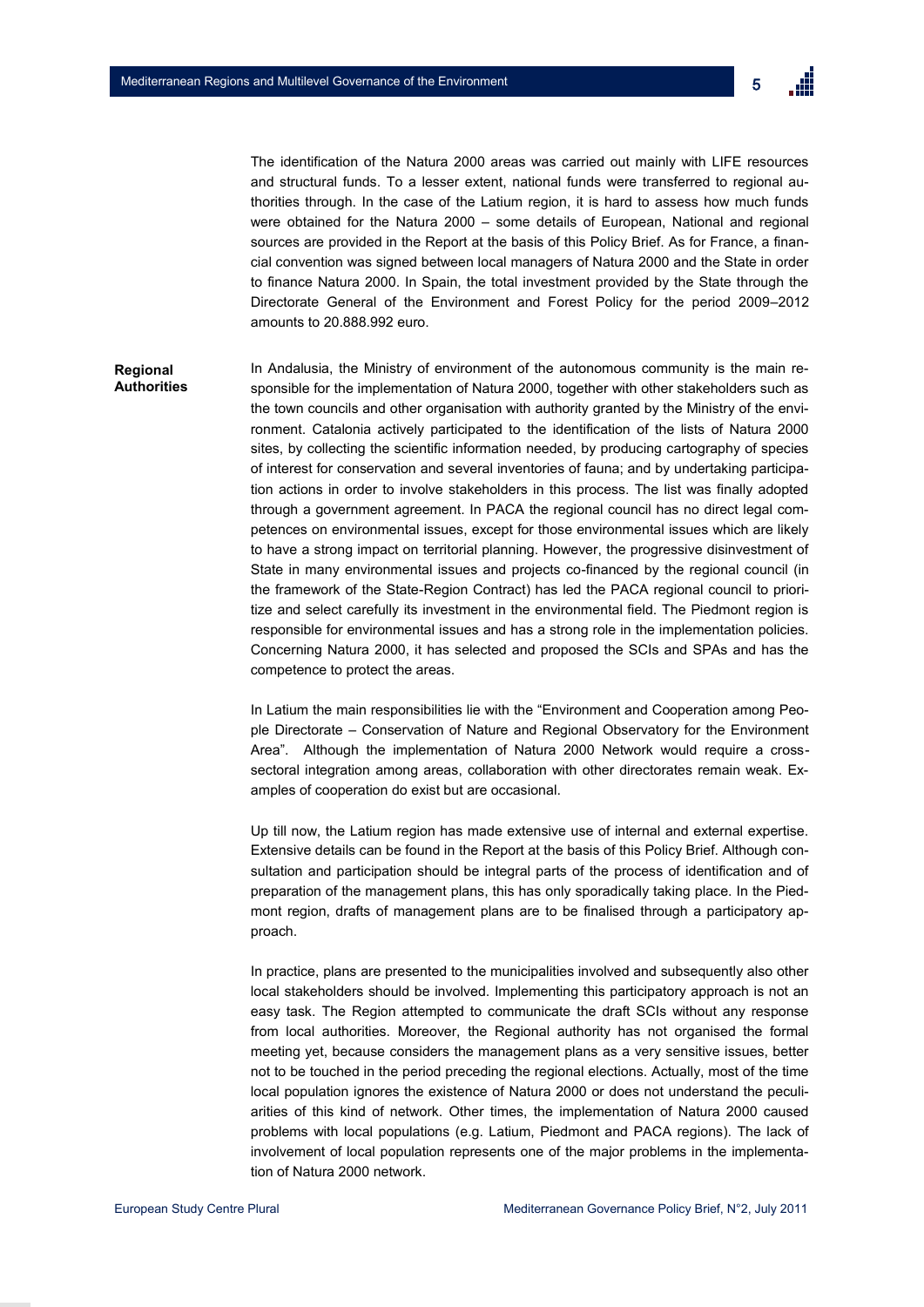

#### **CASE STUDY 1. THE NATURA 2000 NETWORK:** *TRANSNATIONAL AND TRANSRE-GIONAL COOPERATION*

At community level, the Habitats and Ornis committees and related expert groups organised in the framework of the respective Directives are the main venues for competent authorities to meet and discuss. These committees and groups represent also a venue for national representatives to define the EU common position in fields related to the CBD to be represented at the COP – Conference of the Parties, the body responsible for the implementation of the CBD. Habitats and Ornis committees are reserved to representatives of Member States at Ministerial level. At territorial level, there does not exist structures putting together regional authorities and/or other territorial actors actively involved in the implementation of Natura 2000. The Mediterranean represents one of the biogeographical region of Natura 2000. Beyond this, it is not possible to talk of a Mediterranean dimension of the Natura 2000 network, either at policy or at project level. In the Euro -Mediterranean partnership Natura 2000 or the conservation of Natural areas in general has not been considered a priority area of cooperation. Neither the Union for the Mediterranean would include specific projects in this sense. **European and Mediterranean Policies**

There are several open questions on the implementation of the Natura 2000 network in Italy and in Latium. First, the management of the areas. Although management plans were prepared or are about to be finalised by most of the Italian regions, the management of the Natura 2000 networks causes many worries. One of them is the identification of the actors responsible for implementing Natura 2000. In principle, regional authorities would have the ultimate responsibility. In practise, they do not dispose of the financial and human resources to manage the areas in an efficient and effective manner. **Italy and Latium**

> Furthermore, there are issues such as lack of surveillance and scarce quality of the impact evaluation. Second, lack of coordination at different levels. On the one hand, this concerns coordination among Italian regions and, on the other hand, coordination with the EC. Third, there is lack of information on Natura 2000 and misunderstanding of the peculiarity of this network, especially vis-à-vis protected areas.

## **CASE STUDY 2. PREVENTION AND FIGHT FOREST FIRES:** *POLICY FRAMEWORK*

The Treaties for the European Union make no provision for a common forest policy but there is a long history of EU measures supporting forest-related activities, coordinated with Member States, and in which regional authorities play a prominent role. **European Policy**

> There is a broad array of Community policies derived from diverse EU sectoral policies, e.g. protection of biodiversity and climate change. Consequently, the European Commission is involved in the fields of information, prevention, fire fighting and restoration of burned surfaces. A framework forest strategy was launched by the Council in 1998 and an EU forestry action plan 2007-2011 was adopted in 2006. The first Community instruments were Regulations (EEC) No 3528/86, which dealt with the protection of forests against atmospheric pollution and fire and the Regulation, and (EEC) No 2158/92 creating a common database including all the fires occurred in the Member States.

> Both regulations expired in 2002 and were incorporated in Regulation (EC) 2152/03 known as the "Forest Focus" Scheme. Additional measures were co-financed from activities concerning rural development. As of 2007, the new financial instrument for the environment is Regulation (CE) N. 614/2007 LIFE+, which operates in an even broader context and has a project approach.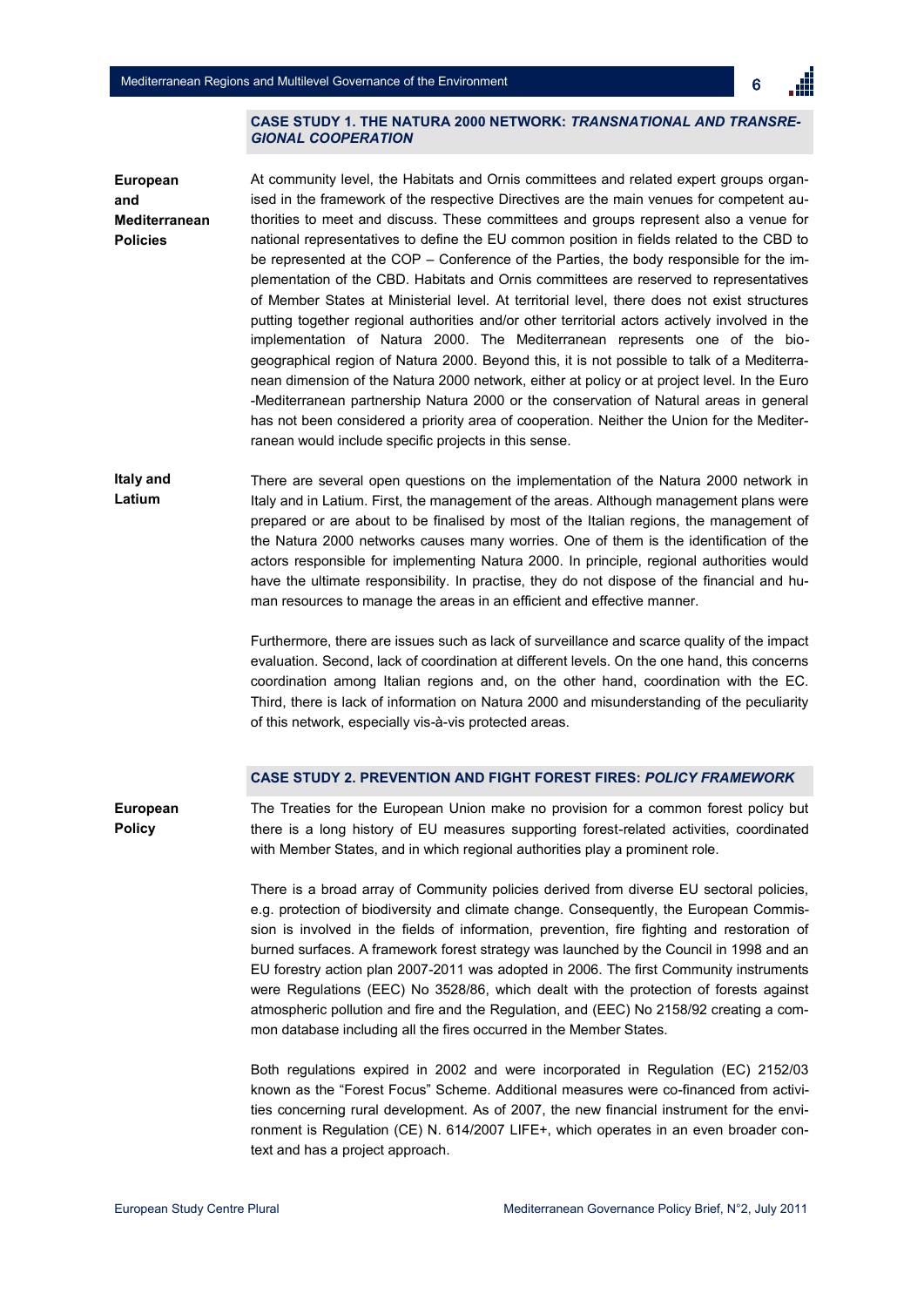

The Commission is fully committed to contributing with Member States to preventing and fighting forest fires, as well as restoring the forest potential by means of several Community instruments, in particular through (i) information and support activities; and (ii) preventive measures. Concerning the first, the European Forest Fire Information System (EFFIS) was established in 2003 in the framework of Forest Focus by the Joint Research Centre (JRC) and the Directorate General for Environment (DG ENV) of the European Commission (EC). In response to the devastating forest fires in 2007, EFFIS was further upgraded to include satellite tracking of ongoing fires and a six-day forecast. The core of EFFIS consists of a scientific and technical infrastructure at the JRC carrying out research on forest fires and operating a web based platform. The second Community instrument focuses on prevention through structural measures, such as the creation of forest paths, water supply points, and firebreaks through Rural Development Plans.

Furthermore, projects related to forest fires prevention are financed through the EU research framework programmes, regional policies and structural funds. In addition, the EC is taking a long-term approach to prevention in its Communication published in April 2009. In the Council Conclusions on a Community framework on disaster prevention (November 2009) announced a further strengthening of the Community framework on disaster prevention, putting an emphasis on further developing knowledge-based disaster prevention policies at all levels of government and on the exchange of information, knowledge and best practises among Member States and stressed the importance of regional cooperation between Member States and cooperation between regions in different Member States.

**Italy, Latium and Piedmont** According the art.117 of the Italian Constitution, civil protection is a concurrent competence between the State and regional authorities. The competence on this matter is attributed to the Regions within the limits and principles established by a State-level framework law. For example, the prevention and fight against forest fires are regulated by State-level framework law 353/2000 on forest fires, which puts emphasis on prevision and prevention rather than on active fighting forest fires.

> This law specifies that the competences in this branch of civil protection activities is attributed to the Regional authorities, identifies the main stakeholders and recognises to the regional authorities the possibility to define the role of other stakeholders.

> The State Forest Service organises public awareness campaigns; runs the cadastre of burnt areas; collects, elaborates and publishes yearly fire statistics; and leads investigations. The provisions of the framework law 353/2000 are specified through regional laws. For example, the regional law 29/2002 on the management of forest resources regulates the role and competences of the Latium region as regional law 16/1994 does in the Piedmont region.

> In general, at the regional level the main strategic documents are the "Regional Plan for the prevision, prevention and active fight against forest fires" which are prepared according to the guidelines defined at the central level.

> The regional plans are often rather detailed and cover a wide variety of actions, including: (i) Main causes of fires and factors influencing fire occurrence; (ii) Areas interested by fire; (iii) High risk fire areas and periods; (iv) Actions that may cause fire in the areas; (v) Location of equipments and human resources; (vi) Location of fire lines and water supply; and (vii) Training needs.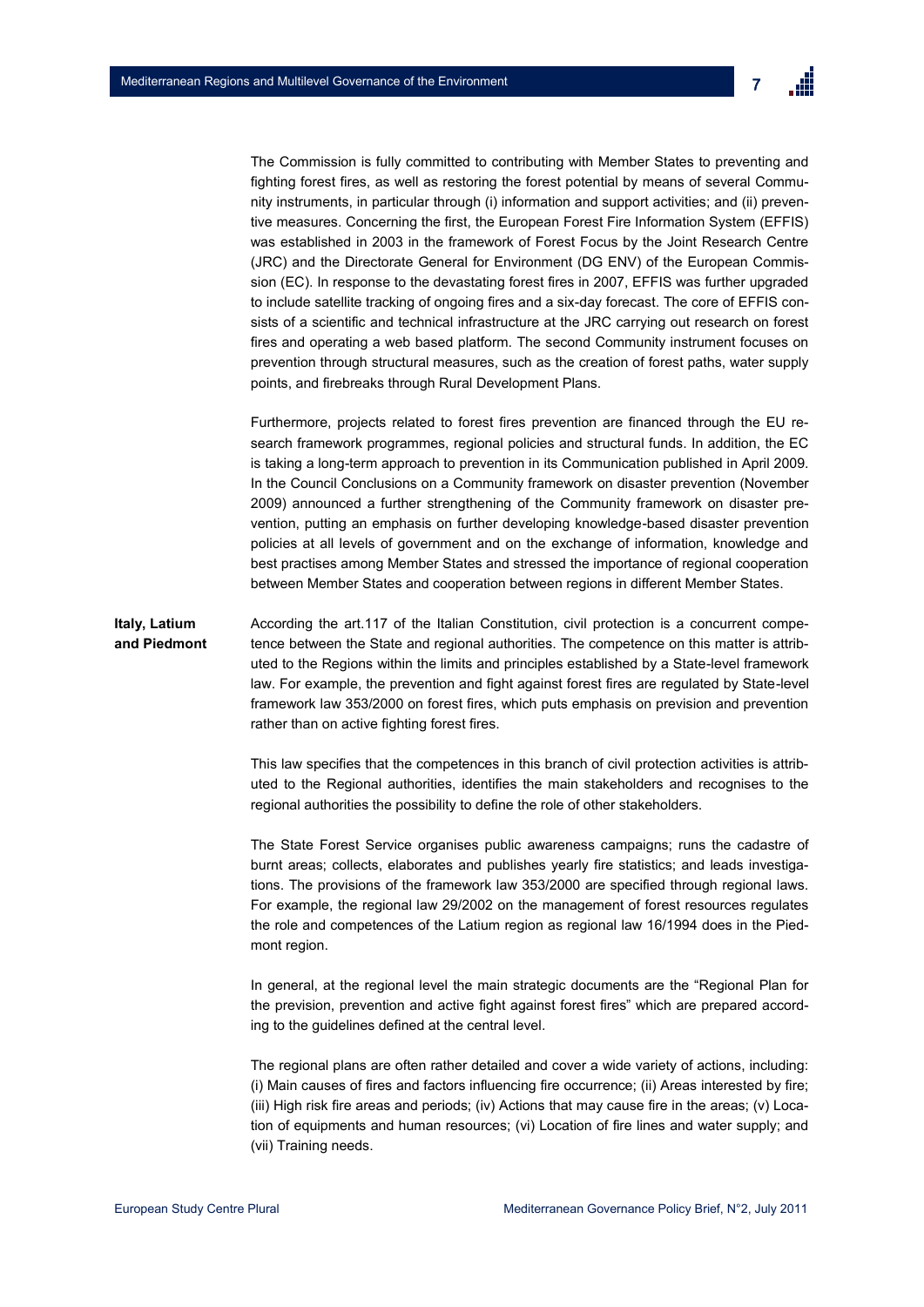

In France and especially in the Southern/Mediterranean ("red zone") departments before 1962 forest fire prevention was mainly managed by local firemen and forest rangers, without a national framework policy. In 1963 the Interdepartmental Entente, gathering 15 departments of the East-South of France, was created with the aim to fight forest fires. A law of 1965 allowed the Ministry of Agriculture to finance constructions for the protection against forest fire. PACA adopted a Forest Strategy in 2005, dedicated to the development of regional forests, the prevention of forest fires, and post-disaster rehabilitation. Prevention of forest fire is not a legal competence of French regions. Forests are managed mainly by State and departments, including fire fighting. Thus, the PACA Forest Strategy is the result of a strong political will, triggered by the fact that forest constitutes 40% of the PACA territory. The Forest strategy provides financing for the Inter-communal Forest Clearing and Developing Plans (PIDAF), the main local strategic programming tool in the prevention and fight against forest fires. A ministry circular of February 1980 gave the opportunity to improve the prevention of forest fire, defining the clearing of brushwood in a broader way than removing scrub as such. The State and the regional council agreed to Local Clearing Plans as key elements of forest fire prevention policy. A first attempt was implemented in a small municipality in the Var department. Its failure showed that action should be undertaken at a wider scale, at the inter-communal level. **France and PACA**

#### In Spain, most of the competences on fire risk management have been transferred to the autonomous communities which established coordination channels with the central government. At regional level, planning documents provide for coordination with local authorities. Prevention and fight against forest fires are covered by Emergency Forest Fire Plans, INFOCA in Andalusia and INFOCAT in Catalonia. **Spain, Catalonia and Andalusia**

Some differences exist between these Plans. In Andalusia, there exist actually two types of local plans, Local Emergency Plans and Self-Protection Plans. The planning processes are open for public participation. In Catalonia, the legal framework for forest fire risk management is very comprehensive and includes regulations on issues such as: (i) Actions on causes; (ii) fire propagation prevention actions; (iii) techniques, extinction mechanisms and emergency management; and (iv) restoration measures of the burnt areas. Its development is closely linked to episodes of large forest fires (GIFs), such those of 1986 (70,000 hectares burnt) which made the Catalan Department of Agriculture launch the fire risk management programme "Foc Verd" and those of 1994 (80,000 hectares burnt) which triggered the launch of the INFOCAT Plan (Forest Emergencies Civil Protection Plan of Catalonia).

The latter organises the emergency management protocols, produces fire danger maps and danger, vulnerability indexes of towns and determines which municipalities have to produce a Municipal Action Plan. These Plans organise the human and material resources, coordinate these resources with the fire brigades and other services, and guarantee the protection of people and property.

The competences on fire extinction have also been transferred to the autonomous community with cooperation protocols with the central authorities. These Plans are complemented with plans related to the planning and the management of forest and agricultural areas and territorial and urban planning, because of their relation with the distribution of forest fuels and risks infrastructures. Forest planning is organised through a hierarchical model in order to assure coherence between the low and the high level instruments. Thus the General Forest Policy Plan (PGPF) represents the most important forest planning instrument at a regional scale.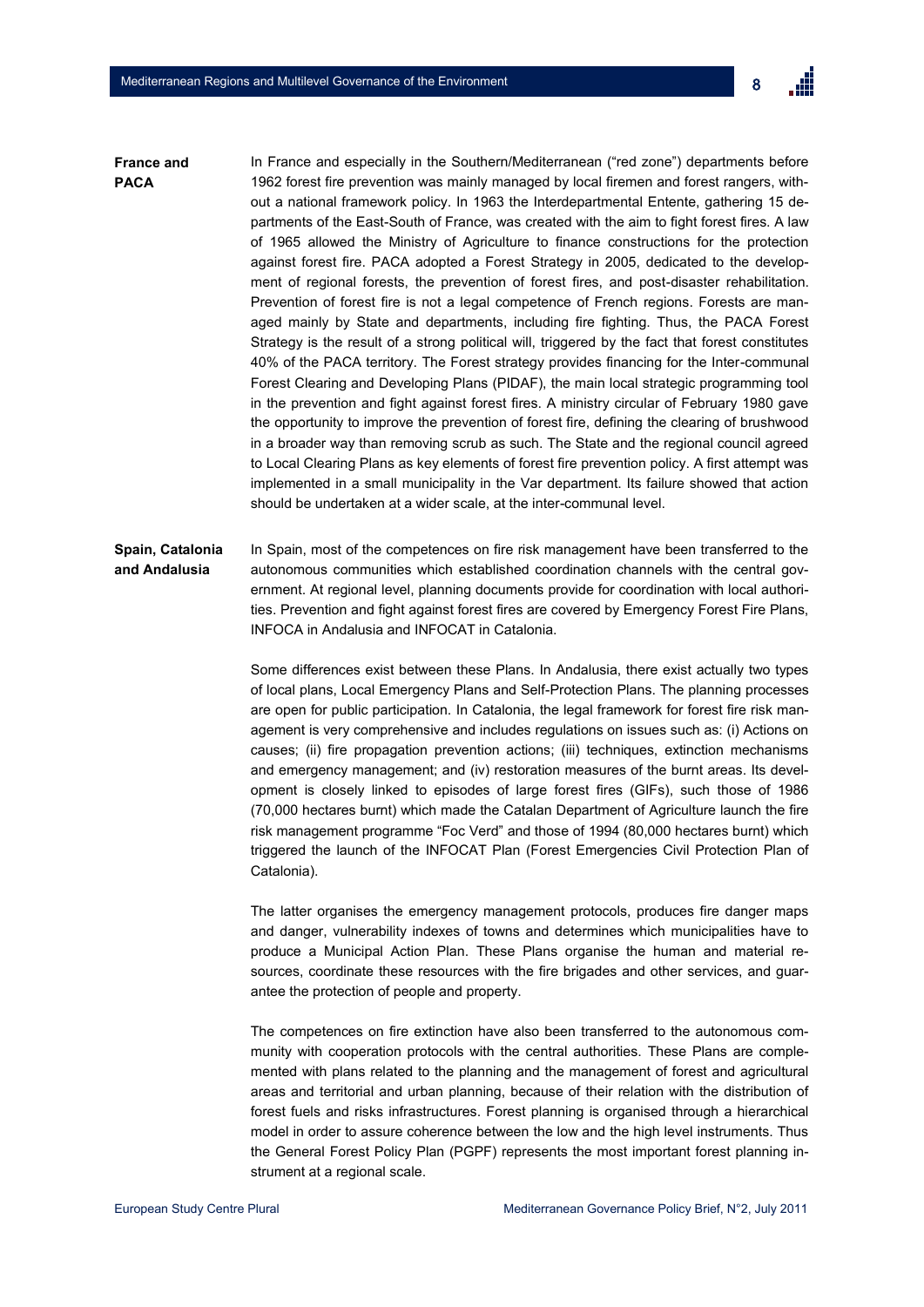## **CASE STUDY 2. PREVENTION AND FIGHT FOREST FIRES:** *IMPLEMENTATION FRAMEWORK*

**Stakeholders**

In Italy, prevention and fight against forest fire are the competences of regional authorities which concern: (i) activities for the prevention of forest fires; (ii) information campaigns; (iii) training of staff and volunteers; and (iv) actively fighting against forest fire. Regional authorities use their own means but cooperate with the fire brigade; state forest service; volunteers; national police forces and the army. The State Forest Service (Corpo forestale dello Stato - CFS) is one of the main actors in fire fighting. Regional sections of the State Forest Service were activated in 15 of the 20 Italian regions (5 regions with a special statute have their own forest service). CFS is a police force specialised in the protection of the Italian forest and to safeguard the environment. The CFS set up a database (Sistema Informativo Montagna – SIM) with information and cartographies of fires which occurred in mountain. The CFS contributes to extinguish fires with its own staff and aerial fire-fighting fleet. The fire brigades (Vigili del Fuoco - VVF) are part of the Ministry of Interior and aim at safeguarding people and properties. Volunteer organisations through their territorial units play also a very important role in the prevention and fight against forest fire. In case of a national emergency, the operations to combat forest fires are coordinated by the Civil Protection Department of the Presidency of the Council of Ministries through the Single Operational Centre (Centro Operativo Aereo Unificato (COAU) which is responsible for planning and coordination, both at national and international level, of aerial fire-fighting operations. In the Piedmont region the regional office of forecast and prevention is separated from that of fire fighting. In the area of prevention the region coordinates the following actions: (i) forecast of fire risk; (ii) forest maintenance to prevent fire and to facilitate the action in case of fire with forestry workers; (iii) maintenance of a network of water reservoirs for fire fighting; and (iv) recovery of burnt down areas.

In France, the State is the main actor in the prevention and fight against forest fires. Three ministries are involved in prevention policies: (i) Agriculture; (ii) Environment and Equipment; (iii) Interior. Since 1986, the préfet for the PACA region is the coordinator of the prevention of forest fire in the entire South East of France and has at disposal the Delegation for the protection of Mediterranean Forest. (DPFM). The DPFM developed the capacity to fight and prevent forest fire and the communication and information activities. The latter are increasingly important in the prevention policies. The prevention activities are shared among a wide range of stakeholders, including: (i) general councils; (ii) local networks; (iii) Communal Forest Fire Committees; and (iv) research institutes. Fire brigades are the main responsible for the fight against forest fire. Other important stakeholders are the Interdepartmental Entente, in particular its New Technologies Pole (PONT) which contributes to upgrading information and communication tools used by fire brigades.

Also in Spain, the complexity of the issue of forest fires required the involvement of several stakeholders. In Andalusia, the General Director of the Management of the Natural Environment Department is in charge with the coordination and supervision of the implementation of the Plan for the Fight Against Forest Fires in the entire region and driving the integration of the local and self-protection plans. At the county level, the authority belongs to the Commission for the Environment which is part of the Andalusian Local Government. At the local level, there are Rapid Response Groups and Forest Defence Groups in charge of channelling the participation of the public into the prevention and fight against forest fires. In Catalonia, everything related to forest uses, agricultural and livestock is the responsibility of the Department of the Environment and Housing (DMAH) and the Department of Agriculture, Food and Rural Affairs, respectively.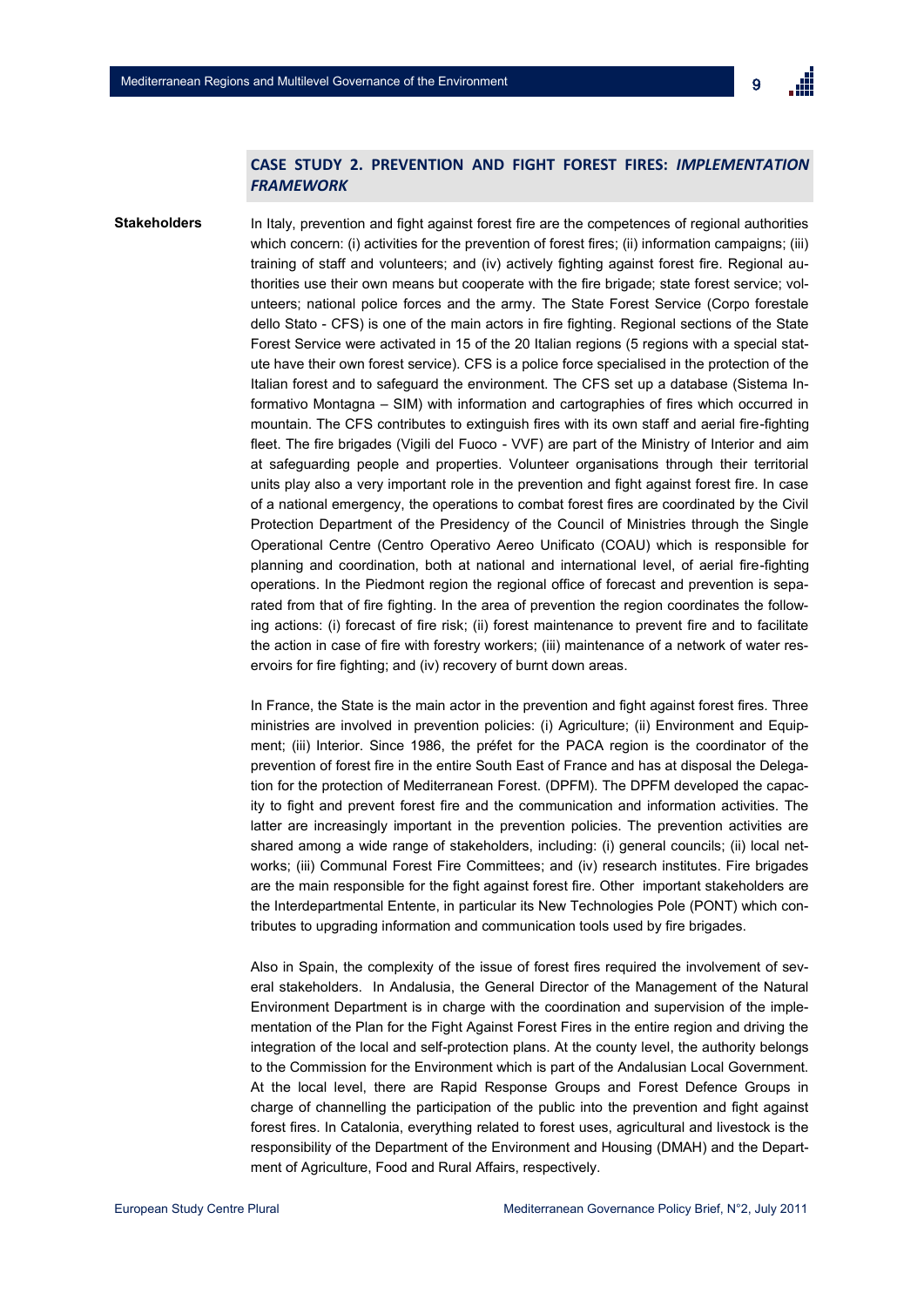

Within the DMAH, the Forest Fire Prevention Service is responsible for prevention. The infrastructure and development planning at a territorial level responds to the Department of Territorial Policy and Public Works, which also approves the Landscape Catalogues. The Municipal Prevention Plans are written by the town councils and provide for the participation of stakeholders at the local level. The prevention plans of the Priority Protection Among provincial authorities, the Technical Office for Municipal Forest Fire Prevention (OTPMIF) of Barcelona Provincial Government stands out, and has a fire prevention support programme. The competences for emergency extinction and management correspond to the Department of the Interior, Institutional Relations and Participation. Catalonia, like the other autonomous communities, cooperates with the central government extinction plan. Forest Defence Groups are associations of forest owners and volunteers who collaborate in prevention and extinction tasks and currently cover over 80% of the territory. The GRAF (Forest Actions Support Group) is specialising in the analysis and extinction of forest fires. The investigation of causes is the direct responsibility of the rural agent brigades, which work in coordination with the police forces. Training and research fields are covered by the Universitat de Lleida (forest and agronomy studies), the Centre de Recerca Ecològica i Aplicacions Forestals (CREAF), and the Centre Tecnològic Forestal de Catalunya (CTFC), along with the faculties of biology, environmental sciences and other engineering studies.

The GRAF (Forest Actions Support Group) is specialising in the analysis and extinction of forest fires. The investigation of causes is the direct responsibility of the rural agent brigades, which work in coordination with the police forces. Training and research fields are covered by the Universitat de Lleida (forest and agronomy studies), the Centre de Recerca Ecològica i Aplicacions Forestals (CREAF), and the Centre Tecnològic Forestal de Catalunya (CTFC), along with the faculties of biology, environmental sciences and other engineering studies.

The total amount of European resources available is difficult to assess given the crosscutting nature of the case study. Only the case of Catalonia provides some information. The budget for fire risk management policies are mainly provided by the Department of the Environment (forest planning, preventive measures and restoration of burnt areas) and the Department of the Interior (fire extinction). Spending by the Directorate General for the Environment of the Department of the Environment for 2006 was 76 million euro. In the same year, the Directorate General for Prevention, Fire Extinction and Rescue of the Department of the Interior had a global budget of 171 million euro. The budget of the Technical Office for Municipal Forest Fire Prevention of Barcelona Provincial Government had a budget of 9.6 million euro in 2006, while the Department of Natural Parks of the same body invested 1.4 million euros in prevention in protected areas. The budget of the Spanish Ministry of the Environment for fire fighting and prevention reached 95.6 million euro for the whole of the Spanish state. Spending on prevention by town councils should also be taken into account, are not very significant compared to the above indicated budgets **Financing**

## **CASE STUDY 2. PREVENTION AND FIGHT FOREST FIRES:** *TRANSNATIONAL AND TRANSREGIONAL COOPERATION*

**European Policies** In the EC, transnational cooperation has been promoted to encourage dialogue among Member states and to enhance preparedness. The Commission's Expert Group on Forest Fires (est. 1998), is composed of representatives of national authorities and aims at coordination among Member States and. The EC takes also measures to enhance the readiness of the Member States to face major forest fires.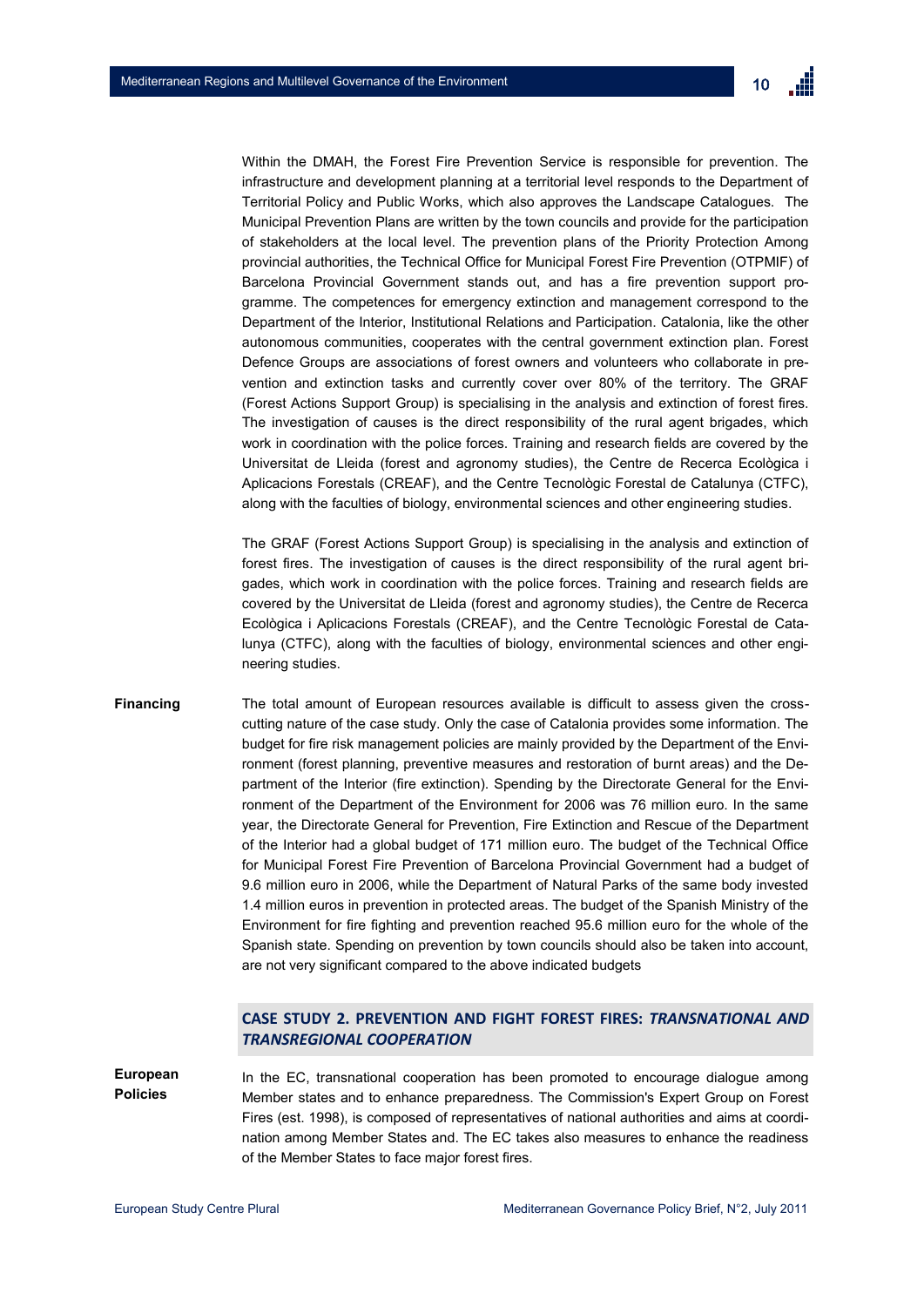

The responsibility of the national authorities for dealing with disasters remains unchallenged but is facilitated by concerted collective efforts. The Community Civil Protection Mechanism (CCPM) was established in 2001 and aims at cooperation in civil protection assistance interventions in the event of major natural or man-made disasters occurring within or outside the EU.

Participating countries offer assistance in the form of water bombing aircraft (Canadairs), helicopters, fire fighting equipment and personnel. The participating states offer assistance free of charge as a gesture of solidarity. Since 2007, up to 50% of the costs of transporting assistance are co-financed by the EC under the Civil Protection Financial Instrument. A training programme has been set up to enhance skills and improve the coordination of civil protection assistance interventions by ensuring compatibility between the intervention teams. The Monitoring and Information Centre (MIC) is the operational "heart" of the CCPM, based in Brussels (EC DG Environment) and accessible 24 hours a day. Any country within or outside the Union affected by a major disaster can appeal for assistance via the MIC. Between 2007 and 2010, the MIC was used 15 times to combat forest fires. Pilot projects have also been promoted, such as the European Union Forest Fire Tactical Reserve (EUFFTR), which was launched in 2007, managed by France (until the end of 2009), and cost €4.375 million (80% EC and 20% France). Whenever the EUFFTR was used for an intervention to combat forest fires, the country requesting assistance covered the cost of fuel and other costs relating to the operation.

The EUFFTR tested innovative arrangements in combating forest fires in Europe. The planes were stationed in Bastia (Corsica), roughly equidistant from Lisbon, Athens and Sofia. The "Fire 5" project is another pilot project aiming at developing a cross border module composed of the personnel and equipment of five Member States (France, Italy, Spain and Portugal and Greece) to fight forest fires and five associated Member States (Cyprus, Hungary, Malta, Slovenia and the Czech Republic). Also led by France, the main objective of this EU project is the mutual exchange of experts for common training, experience sharing and communication. The "Fire 5" could be instrumental for the establishment of an EU Civil protection force. Mutual assistance is assured through bilateral agreements, e.g. between Portugal and Spain. The border area has been defined as 15 km at both sides of the border, requests for assistance for fires outside the border area will have to come from and go to the central authorities. Within the border areas, however, regional or local fire authorities can directly request assistance across the border to the regional or local fire authority.

Since 1998, the Barcelona process has offered a framework for cooperation on civil protection with the aim of improving Euro-Mediterranean the network of civil protection agencies in partner countries. A new regional programme on disaster management (including forest fires) was launched in 2009 with the aim of improving civil protection prevention, preparedness and response capacities at international, national and local levels. It is managed by a consortium led by the Italian Civil Protection Authority, together with the UN International Strategy for Disaster Reduction (UN/ISDR) and the Civil Protection Authorities of France, Egypt and Algeria, the Programme works jointly with the National Civil Protection Authorities of the beneficiary countries of Jordan, Lebanon, Morocco, Syria, the Palestinian Authority, Tunisia, Turkey, Israel, Albania, Bosnia-Herzegovina, Croatia, Montenegro and observer countries of Mauritania and Libya. Further developments in this field are expected to take place in the framework of the Union for the Mediterranean. The FAO"s activities in Fire Management represents also an interesting framework of cooperation with Southern Mediterranean countries. The FAO has coordinated the development of some tools and mechanisms, such as Fire Management Voluntary Guidelines and the Fire Management, to strengthen capacity in fire management. **Southern Mediterranean**